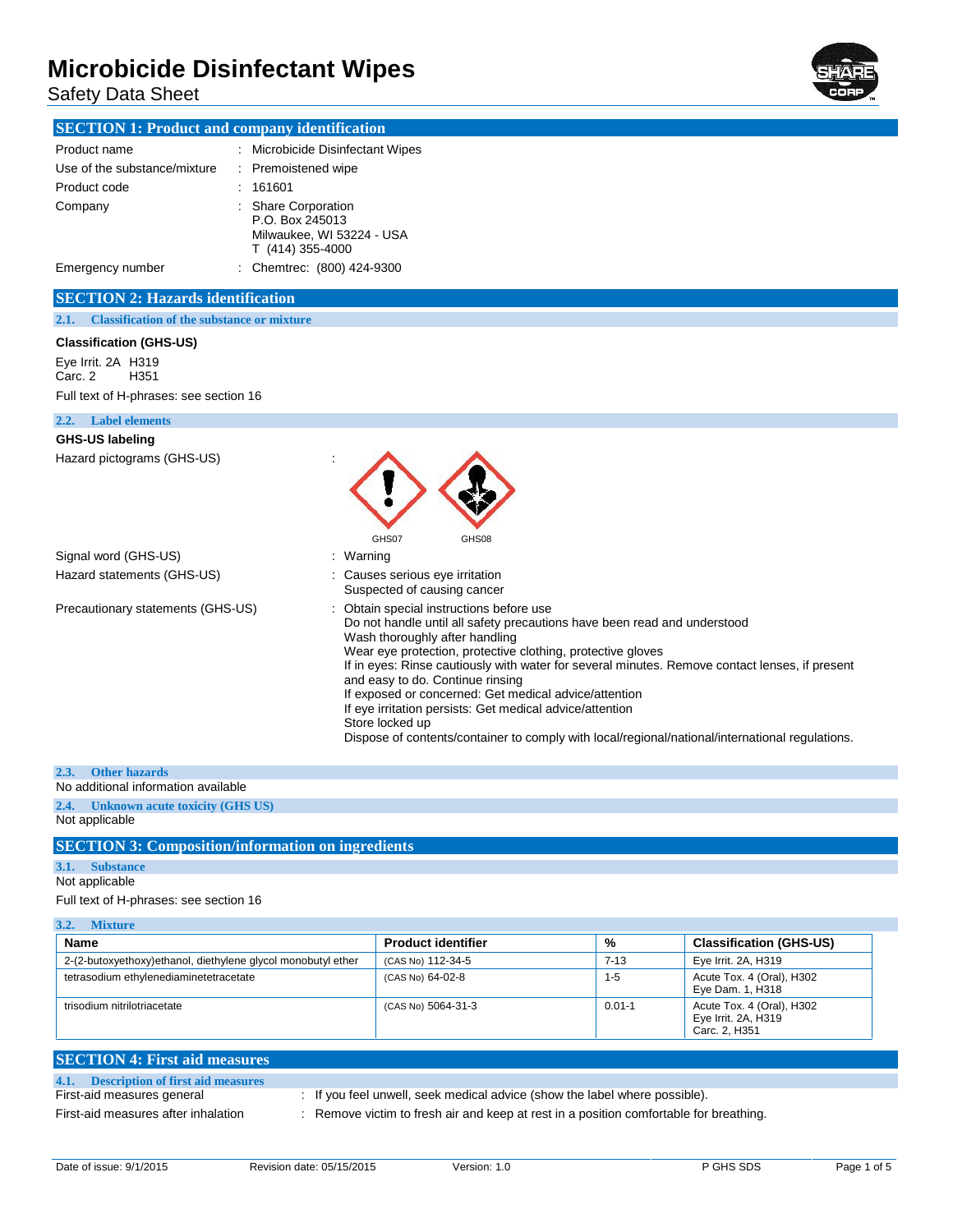

| MICIODICIUE DISIMECIANI VIIDES<br>Safety Data Sheet                                                             |                                                                                                                                                                             |
|-----------------------------------------------------------------------------------------------------------------|-----------------------------------------------------------------------------------------------------------------------------------------------------------------------------|
| First-aid measures after skin contact                                                                           | : Take off contaminated clothing and wash it before reuse. Wash with plenty of soap and water. If skin<br>irritation occurs: Get medical advice/attention.                  |
| First-aid measures after eye contact                                                                            | Rinse immediately with plenty of water. Remove contact lenses, if present and easy to do. Continue<br>rinsing. Immediately call a poison center or doctor/physician.        |
| First-aid measures after ingestion                                                                              | Rinse mouth. Do NOT induce vomiting. Consult a doctor/medical service if you feel unwell.                                                                                   |
| Most important symptoms and effects, both acute and delayed<br>4.2.                                             |                                                                                                                                                                             |
| Symptoms/injuries                                                                                               | : Causes severe skin burns and eye damage. May cause cancer.                                                                                                                |
| Symptoms/injuries after inhalation                                                                              | None under normal use.                                                                                                                                                      |
| Symptoms/injuries after skin contact                                                                            | Caustic burns/corrosion of the skin. Repeated exposure may cause skin dryness or cracking.                                                                                  |
| Symptoms/injuries after eye contact                                                                             | Causes serious eye damage. Corrosion of the eye tissue. Permanent eye damage.                                                                                               |
| Symptoms/injuries after ingestion                                                                               | May be harmful if swallowed. Burns to the gastric/intestinal mucosa. Gastrointestinal complaints.<br>Nausea. Diarrhea. Vomiting.                                            |
| 4.3.                                                                                                            | Indication of any immediate medical attention and special treatment needed                                                                                                  |
| Treat symptomatically.                                                                                          |                                                                                                                                                                             |
| <b>SECTION 5: Firefighting measures</b>                                                                         |                                                                                                                                                                             |
| 5.1. Extinguishing media                                                                                        |                                                                                                                                                                             |
| Suitable extinguishing media                                                                                    | : All extinguishing media allowed.                                                                                                                                          |
| Special hazards arising from the substance or mixture<br>5.2.                                                   |                                                                                                                                                                             |
| Reactivity                                                                                                      | : Upon combustion: CO and CO2 are formed.                                                                                                                                   |
| 5.3. Advice for firefighters                                                                                    |                                                                                                                                                                             |
| Firefighting instructions                                                                                       | : Exercise caution when fighting any chemical fire. Use water spray or fog for cooling exposed<br>containers. Take account of environmentally hazardous firefighting water. |
| Protection during firefighting                                                                                  | Do not enter fire area without proper protective equipment, including respiratory protection.                                                                               |
| <b>SECTION 6: Accidental release measures</b>                                                                   |                                                                                                                                                                             |
| 6.1. Personal precautions, protective equipment and emergency procedures                                        |                                                                                                                                                                             |
| General measures                                                                                                | : Isolate from fire, if possible, without unnecessary risk.                                                                                                                 |
| 6.1.1. For non-emergency personnel                                                                              |                                                                                                                                                                             |
| Protective equipment                                                                                            | Safety glasses. Gloves. Protective clothing.                                                                                                                                |
| <b>Emergency procedures</b>                                                                                     | Evacuate unnecessary personnel. Avoid contact with skin, eyes and clothing. Ventilate spillage area.                                                                        |
|                                                                                                                 |                                                                                                                                                                             |
| 6.1.2. For emergency responders                                                                                 |                                                                                                                                                                             |
| Protective equipment                                                                                            | Equip cleanup crew with proper protection.                                                                                                                                  |
| <b>Emergency procedures</b>                                                                                     | Stop leak if safe to do so. Stop release. Ventilate area.                                                                                                                   |
| <b>Environmental precautions</b><br>6.2.<br>Avoid release to the environment. Prevent soil and water pollution. |                                                                                                                                                                             |

**6.3. Methods and material for containment and cleaning up** : Contain released substance, pump into suitable containers. Methods for cleaning up : This material and its container must be disposed of in a safe way, and as per local legislation.

#### **6.4. Reference to other sections** No additional information available

| <b>SECTION 7: Handling and storage</b>                               |                                                                                                                                                                                                                                                                       |
|----------------------------------------------------------------------|-----------------------------------------------------------------------------------------------------------------------------------------------------------------------------------------------------------------------------------------------------------------------|
| <b>Precautions for safe handling</b><br>7.1.                         |                                                                                                                                                                                                                                                                       |
| Precautions for safe handling                                        | : Comply with the legal requirements. Do not handle until all safety precautions have been read and<br>understood. Use personal protective equipment as required. Do not eat, drink or smoke when using<br>this product. Do not get in eyes, on skin, or on clothing. |
| Hygiene measures                                                     | : Wash thoroughly after handling. Wash contaminated clothing before reuse.                                                                                                                                                                                            |
| 7.2.<br>Conditions for safe storage, including any incompatibilities |                                                                                                                                                                                                                                                                       |
| <b>Technical measures</b>                                            | : Comply with applicable regulations.                                                                                                                                                                                                                                 |
| Storage conditions                                                   | Keep container closed when not in use. Store locked up.                                                                                                                                                                                                               |
| Incompatible products                                                | strong acids. Oxidizing agents.                                                                                                                                                                                                                                       |
| Storage area                                                         | Keep only in the original container. Store in a dry area. Store in a cool area.                                                                                                                                                                                       |
| Special rules on packaging                                           | meet the legal requirements.                                                                                                                                                                                                                                          |

## **SECTION 8: Exposure controls/personal protection**

**8.1. Control parameters**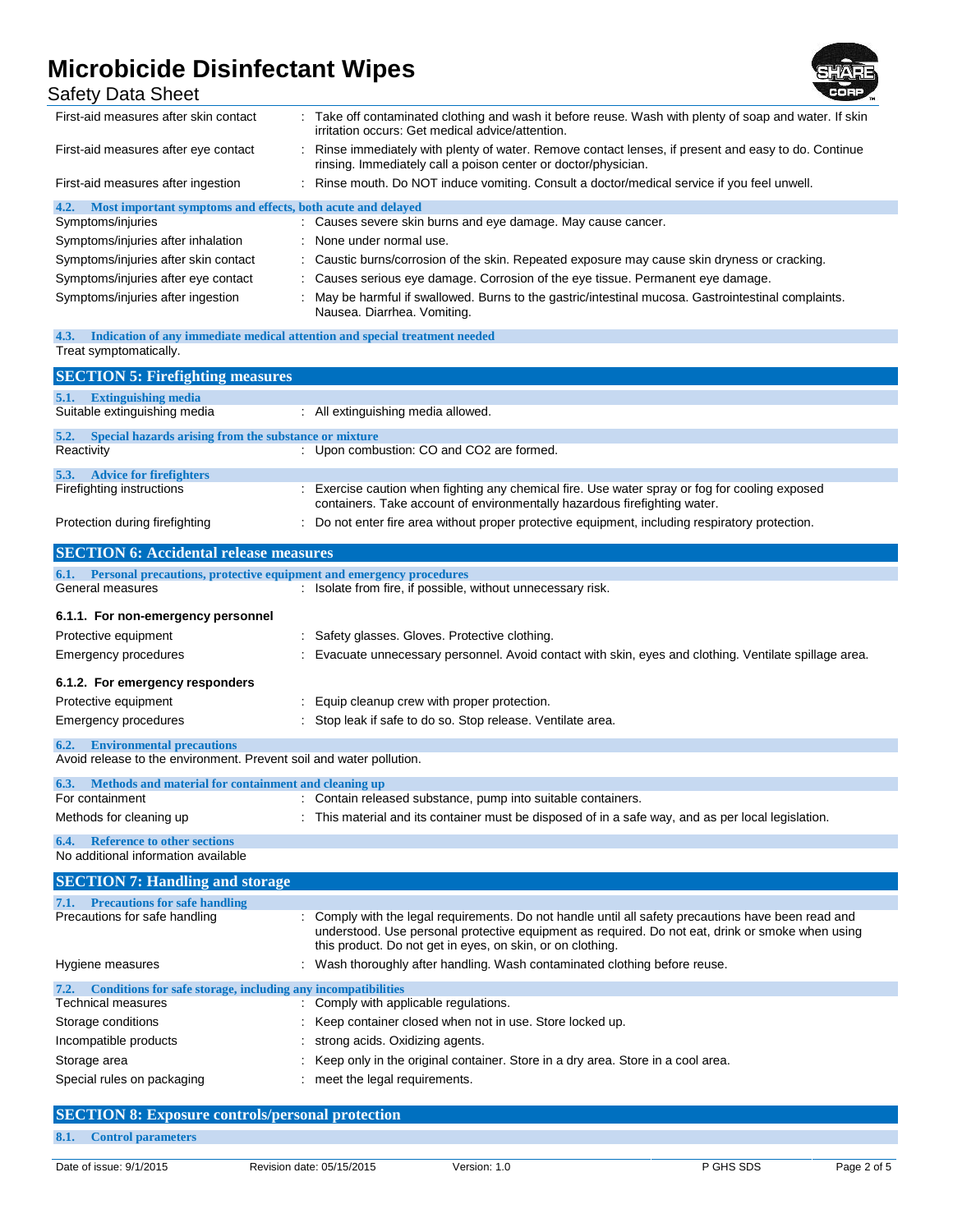Safety Data Sheet

| 2-(2-butoxyethoxy)ethanol, diethylene glycol monobutyl ether (112-34-5) |                                                                                                                                                 |        |  |
|-------------------------------------------------------------------------|-------------------------------------------------------------------------------------------------------------------------------------------------|--------|--|
| <b>ACGIH</b>                                                            | ACGIH TWA (ppm)                                                                                                                                 | 10 ppm |  |
| <b>Exposure controls</b>                                                |                                                                                                                                                 |        |  |
| Personal protective equipment                                           | Use appropriate personal protective equipment when risk assessment indicates this is necessary.<br>Safety glasses. Gloves. Protective clothing. |        |  |
|                                                                         |                                                                                                                                                 |        |  |

| <b>SECTION 9: Physical and chemical properties</b>         |                                                                                   |  |  |  |
|------------------------------------------------------------|-----------------------------------------------------------------------------------|--|--|--|
| 9.1. Information on basic physical and chemical properties |                                                                                   |  |  |  |
| Physical state                                             | : Solid                                                                           |  |  |  |
| Appearance                                                 | : White wipe impregnated with a colorless liquid.                                 |  |  |  |
| Odor                                                       | : Mild odor                                                                       |  |  |  |
| Odor threshold                                             | : No data available                                                               |  |  |  |
| рH                                                         | : 11.5 - 12.5 - Tested using the liquid component of the towelette.               |  |  |  |
| Melting point                                              | : No data available                                                               |  |  |  |
| Freezing point                                             | : No data available                                                               |  |  |  |
| Boiling point                                              | : No data available                                                               |  |  |  |
| Flash point                                                | $\sim$ > 200 °F Closed Cup. - Tested using the liquid component of the towelette. |  |  |  |
| Relative evaporation rate (butyl acetate=1)                | : No data available                                                               |  |  |  |
| Flammability (solid, gas)                                  | : No data available                                                               |  |  |  |
| <b>Explosion limits</b>                                    | : No data available                                                               |  |  |  |
| Explosive properties                                       | : No data available                                                               |  |  |  |
| Oxidizing properties                                       | : No data available                                                               |  |  |  |
| Vapor pressure                                             | : No data available                                                               |  |  |  |
| Relative density                                           | : No data available                                                               |  |  |  |
| Relative vapor density at 20 °C                            | : No data available                                                               |  |  |  |
| Specific gravity / density                                 | : 1.01 g/ml - Tested using the liquid component of the towelette.                 |  |  |  |
| Solubility                                                 | : Liquid component is soluble in water.                                           |  |  |  |
| Log Pow                                                    | : No data available                                                               |  |  |  |
| Log Kow                                                    | : No data available                                                               |  |  |  |
| Auto-ignition temperature                                  | : No data available                                                               |  |  |  |
| Decomposition temperature                                  | : No data available                                                               |  |  |  |
| Viscosity                                                  | : No data available                                                               |  |  |  |
| Viscosity, kinematic                                       | : No data available                                                               |  |  |  |
| Viscosity, dynamic                                         | : No data available                                                               |  |  |  |
| VOC content                                                | $\approx$ 0.5 % - Tested using the liquid component of the towelette.             |  |  |  |
|                                                            |                                                                                   |  |  |  |

## **SECTION 10: Stability and reactivity**

## **10.1. Reactivity** Upon combustion: CO and CO2 are formed. **10.2. Chemical stability** Stable under normal conditions. **10.3. Possibility of hazardous reactions** Refer to section 10.1 on Reactivity. **10.4. Conditions to avoid** No additional information available **10.5. Incompatible materials** strong acids. Oxidizing agents. **10.6. Hazardous decomposition products**

Under normal conditions of storage and use, hazardous decomposition products should not be produced.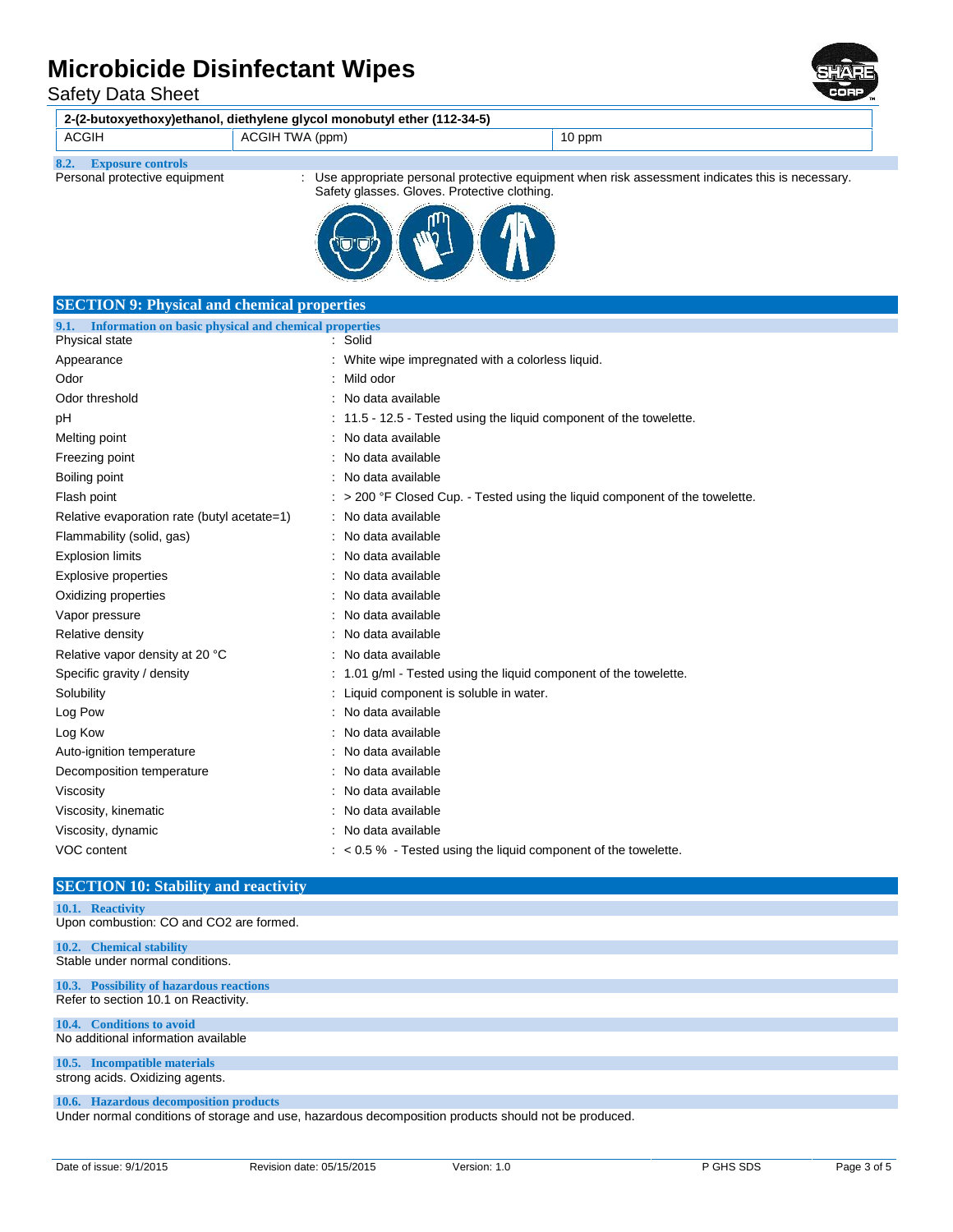Safety Data Sheet

## **SECTION 11: Toxicological information**

### **11.1. Information on toxicological effects**

Acute toxicity **in the case of the CALC** control of the classified in the classified

| tetrasodium ethylenediaminetetracetate (64-02-8)      |                                                                               |                                                                                                                                  |
|-------------------------------------------------------|-------------------------------------------------------------------------------|----------------------------------------------------------------------------------------------------------------------------------|
| LD50 oral rat                                         |                                                                               | > 2000 mg/kg (Rat)                                                                                                               |
| ATE CLP (oral)<br>500.000 mg/kg body weight           |                                                                               |                                                                                                                                  |
| trisodium nitrilotriacetate (5064-31-3)               |                                                                               |                                                                                                                                  |
| LD50 oral rat                                         |                                                                               | 1740 mg/kg rat, male and female                                                                                                  |
| LD50 dermal rabbit                                    |                                                                               | > 2000 mg/kg                                                                                                                     |
| ATE CLP (oral)                                        |                                                                               | 500.000 mg/kg body weight                                                                                                        |
| Skin corrosion/irritation                             |                                                                               | Not classified                                                                                                                   |
|                                                       |                                                                               | pH: 11.5 - 12.5 - Tested using the liquid component of the towelette.                                                            |
| Serious eye damage/irritation                         |                                                                               | Causes serious eye irritation.                                                                                                   |
|                                                       |                                                                               | pH: 11.5 - 12.5 - Tested using the liquid component of the towelette.                                                            |
| Respiratory or skin sensitization                     |                                                                               | Not classified                                                                                                                   |
| Germ cell mutagenicity                                |                                                                               | Not classified                                                                                                                   |
| Carcinogenicity                                       |                                                                               | Suspected of causing cancer.                                                                                                     |
| trisodium nitrilotriacetate (5064-31-3)               |                                                                               |                                                                                                                                  |
| IARC group                                            |                                                                               | 2B - Possibly Carcinogenic to Humans                                                                                             |
| Reproductive toxicity                                 |                                                                               | Not classified                                                                                                                   |
| Specific target organ toxicity (single exposure) :    |                                                                               | Not classified                                                                                                                   |
| Specific target organ toxicity (repeated<br>exposure) |                                                                               | : Not classified                                                                                                                 |
| Aspiration hazard                                     |                                                                               | Not classified                                                                                                                   |
| Symptoms/injuries after inhalation                    | None under normal use.                                                        |                                                                                                                                  |
| Symptoms/injuries after skin contact                  |                                                                               | Caustic burns/corrosion of the skin. Repeated exposure may cause skin dryness or cracking.                                       |
| Symptoms/injuries after eye contact                   | Causes serious eye damage. Corrosion of the eye tissue. Permanent eye damage. |                                                                                                                                  |
| Symptoms/injuries after ingestion                     |                                                                               | May be harmful if swallowed. Burns to the gastric/intestinal mucosa. Gastrointestinal<br>complaints. Nausea. Diarrhea. Vomiting. |

## **SECTION 12: Ecological information**

| 12.1. Toxicity                                   |                                                                                                                                  |  |
|--------------------------------------------------|----------------------------------------------------------------------------------------------------------------------------------|--|
| tetrasodium ethylenediaminetetracetate (64-02-8) |                                                                                                                                  |  |
| LC50 fish 1                                      | 121 mg/l (96 h; Lepomis macrochirus; Soft water)                                                                                 |  |
| EC50 Daphnia 1                                   | 625 mg/l (24 h; Daphnia magna)                                                                                                   |  |
| LC50 fish 2                                      | 374 - 792 mg/l (96 h; Lepomis macrochirus; pH > 7)                                                                               |  |
| Threshold limit algae 1                          | > 100 mg/l (72 h; Scenedesmus subspicatus; Growth)                                                                               |  |
| trisodium nitrilotriacetate (5064-31-3)          |                                                                                                                                  |  |
| LC50 fish 1                                      | 114 mg/l Pimephales promelas (fathead minnow); Test Type: flow-through test                                                      |  |
| EC50 Daphnia 1                                   | > 100 mg/l Daphnia magna (Water flea); Test Type: static test                                                                    |  |
| ErC50 (algae)                                    | 91.5 mg/l Desmodesmus subspicatus (green algae); Exposure time: 72 h; Test Type: static<br>test; Method: OECD Test Guideline 201 |  |
| 12.2. Persistence and degradability              |                                                                                                                                  |  |
| tetrasodium ethylenediaminetetracetate (64-02-8) |                                                                                                                                  |  |
| Persistence and degradability                    | Not readily biodegradable in water.                                                                                              |  |
| Biochemical oxygen demand (BOD)                  | $< 0.002$ g O /g substance                                                                                                       |  |
| Chemical oxygen demand (COD)                     | $0.54 - 0.58$ g O /g substance                                                                                                   |  |
| 12.3. Bioaccumulative potential                  |                                                                                                                                  |  |
| tetrasodium ethylenediaminetetracetate (64-02-8) |                                                                                                                                  |  |
| Log Pow                                          | $-2.6$                                                                                                                           |  |
| Bioaccumulative potential                        | Bioaccumulation: not applicable.                                                                                                 |  |